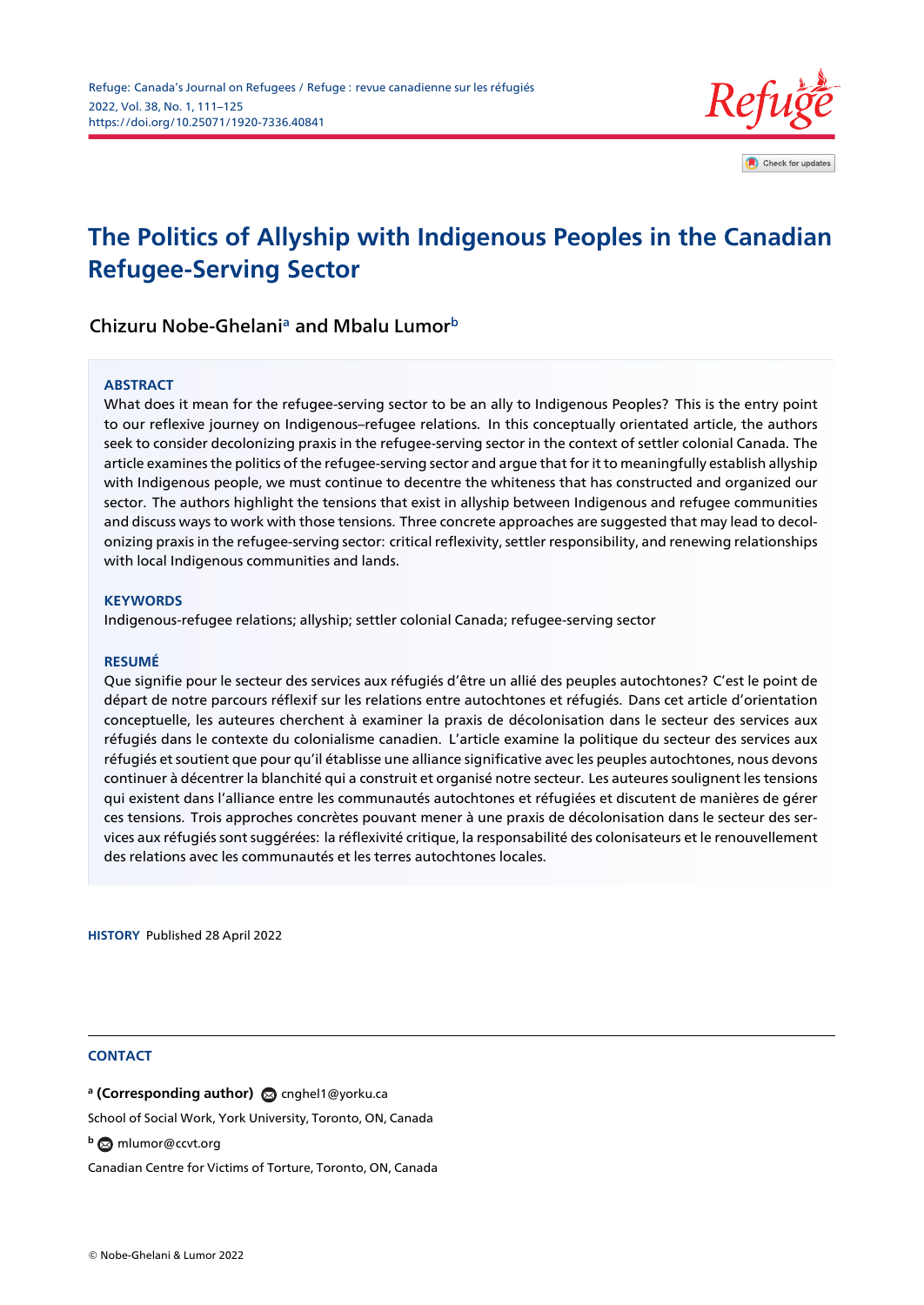### **INTRODUCTION**

Canadian flags, faces painted red and white, and community events are a quintessential scene on July 1, also known as Canada Day, a national holiday. This day marks the anniversary of Confederation in 1867, when the British North America Act came into effect and Canada became a self-governing dominion of Great Britain with four provinces: Nova Scotia, New Brunswick, Ontario, and Quebec. For many Canadians, Canada Day is an occasion for celebration, with many festivities organized across the country. Refugeeserving organizations also typically celebrate Canada Day as part of their integration programming as well as an opportunity to celebrate clients who have recently attained Canadian citizenship. However, in the context of truth and reconciliation with Indigenous communities,<sup>1</sup> Canada Day celebrations raise some critical questions: Should Canada's "birthday" be an occasion for celebration considerin[g](#page-1-0) that Canada is founded on stolen land? What histories are we reproducing and erasing by celebrating Canada Day? What does it mean to reframe Canada as "stolen land" for a refugee-serving sector that is primarily funded by the government?

We begin this article with the imagery of Canada Day celebrations because it reveals the very tension that is often unrecognized within refugee-serving organizations—the humanitarian work we do, welcoming and helping refugees, operates on the land that was and is violently taken away from Indigenous Peoples. The purpose of this article is to critically engage with this tension by unpacking the politics and colonial practices embedded in the refugee-serving sector and consider decolonizing praxis that may lead to respectful allyship between Indigenous and refugee communities. The paper is grounded in critical scholarship as well as the co-authors' experiences as migrants to Canada and as refugee-serving professionals. First, we present a brief overview of the refugee-serving sector in Canada in order to contextualize the way in which mundane nationalism—what we call **Canadianizing** operates in the everyday practices of refugee organizations. We follow with a discussion on the politics embedded in the contemporary refugee-serving sector, drawing on critical race and settler colonial scholarship. Next, we draw on existing critical scholarship on Indigenous–refugee relations to highlight the tensions within and possibilities of allyship. Finally, we conclude with suggestions on decolonizing praxis for the refugeeserving sector to consider what may lead to more meaningful allyship with Indigenous Peoples.

### **CONTEXTUALIZING THE CANADIAN REFUGEE-SERVING SECTOR**

The refugee-serving sector includes service provision by organizations that aim to support refugee populations and their integration into Canadian society.<sup>2</sup> Many are community-based organizations, primarily funded by different levels of government (i.e., federal, provincial, [a](#page-1-1)nd municipal). Refugee-serving organizations offer services such as employment support, housing, English as a second language support, mental health counselling, and host pro-

 $1$ Canada's Truth and Reconciliation Commission (TRC) was established in 2008 to inform all Canadians about what happened in Indian residential schools. In June 2015, the TRC released an executive summary of its findings along with 94 "calls to action" regarding reconciliation between Canadians and Indigenous Peoples (TRC, 2015).

<span id="page-1-1"></span><span id="page-1-0"></span> $2$ To be clear, this paper does not deal with grassroots organizations that primarily work on refugee advocacy issues. Though grassroots organizations do important work with regard to refugee rights, they have a different relationship to the Canadian nationstate.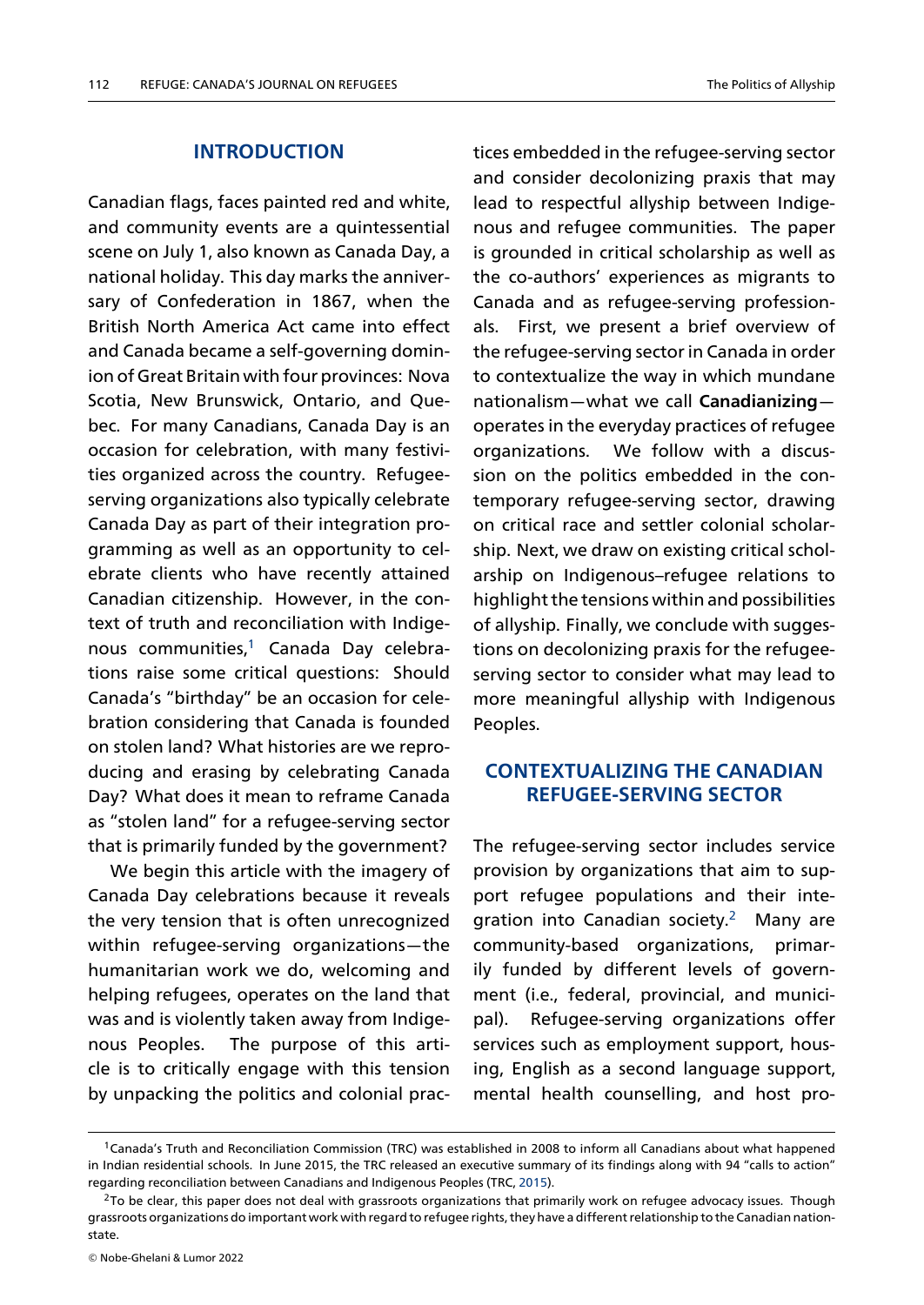grams where individuals are paired with volunteers. Some organizations offer a Resettlement Assistance Program that is specifically designed for government-assisted refugees, while the majority of the organizations provide services to refugees as part of broader settlement provisions for all newcomers. Though small in number, some organizations work with refugee claimants to gain their legal status in Canada. Due to the diverse nature of the refugee-serving sector, its scale is unknown; however, the Canadian Council for Refugees (2020) reports that it currently has over 180 members across the country.

While differences exist i[n focus and type of](#page-13-0) [organization](#page-13-0), [the p](#page-13-0)rimary goal of the sector has historically been to set refugees on a path towards full integration and citizenship. Put another way, a key function of the refugeeserving sector, as we argue, is to "Canadianize" refugees, a role that can be traced back to the postwar period. Iacovetta's (2006) analysis of European immigrants in postwar Canada, many of whom came as refugees, shows how settlement [workers an](#page-13-1)d social workers, among other professionals, played a key role in transforming European newcomers into productive and democratic citizens. In the context of Cold War politics, the superiority of Western capitalist countries was emphasized through the discourses of individualism, freedom, opportunities, and consumerism that were often used in settlement work. The challenges that European newcomers faced—wartime trauma, the migration process, unemployment and underemployment, language difficulties, family separation, gender inequality, and so on—were believed to be solvable through education and access to Canada's expanded social welfare service provisions. However, the incorporation of newcomers into the Canadian welfare state was not simply about providing basic needs or supporting their integra-

The historical function of Canadianizing refugees is carried forwards in the everyday pra[ctices of the con](#page-13-1)temporary refugeeserving sector. Ambivalent meanings of **integration** remain unchallenged, and service provisions are designed to produce citizens who "fulfill the image of a good settler" (Cahuas, 2020, p. 210). As former and current professionals with decades of combined experience in the sector, we have become [painfully](#page-13-2) aware of the ways in which our work reproduces racial and settler colonial scripts of Canadian citizenship. So much of what we do in our sector—for example, the way we design and carry out our services, the way we understand successful integration, and how funding deliverables are conceptualized—is shaped by racial and settler colonial scripts of Canadian citizenship as we elaborate in the following section.

We are also aware, as first-generation racialized immigrants to Canada, how deeply our own immigrant subjectivities are shaped by the white supremacy embodied in Canadian citizenship. Even before migrating to Canada, like many of our clients, coming to Canada was one of our "dreams." We knew little about its colonial history, Indigenous presence, or racism. It has been a challenging journey to realize how our own integration process completely dismissed the Indigenous Peoples of this land. In the words of Potawatomi-Lenapé scholar Susan Dion (2007), we had become "perfect stranger[s]" (p. 330), in that we were trained to distance ourselves from Indigenous issues thr[ough](#page-13-3) [our o](#page-13-3)wn settlement and integration processes. Through our work in the refugeeserving sector, we have spent our energy on Canadianizing other newcomers, making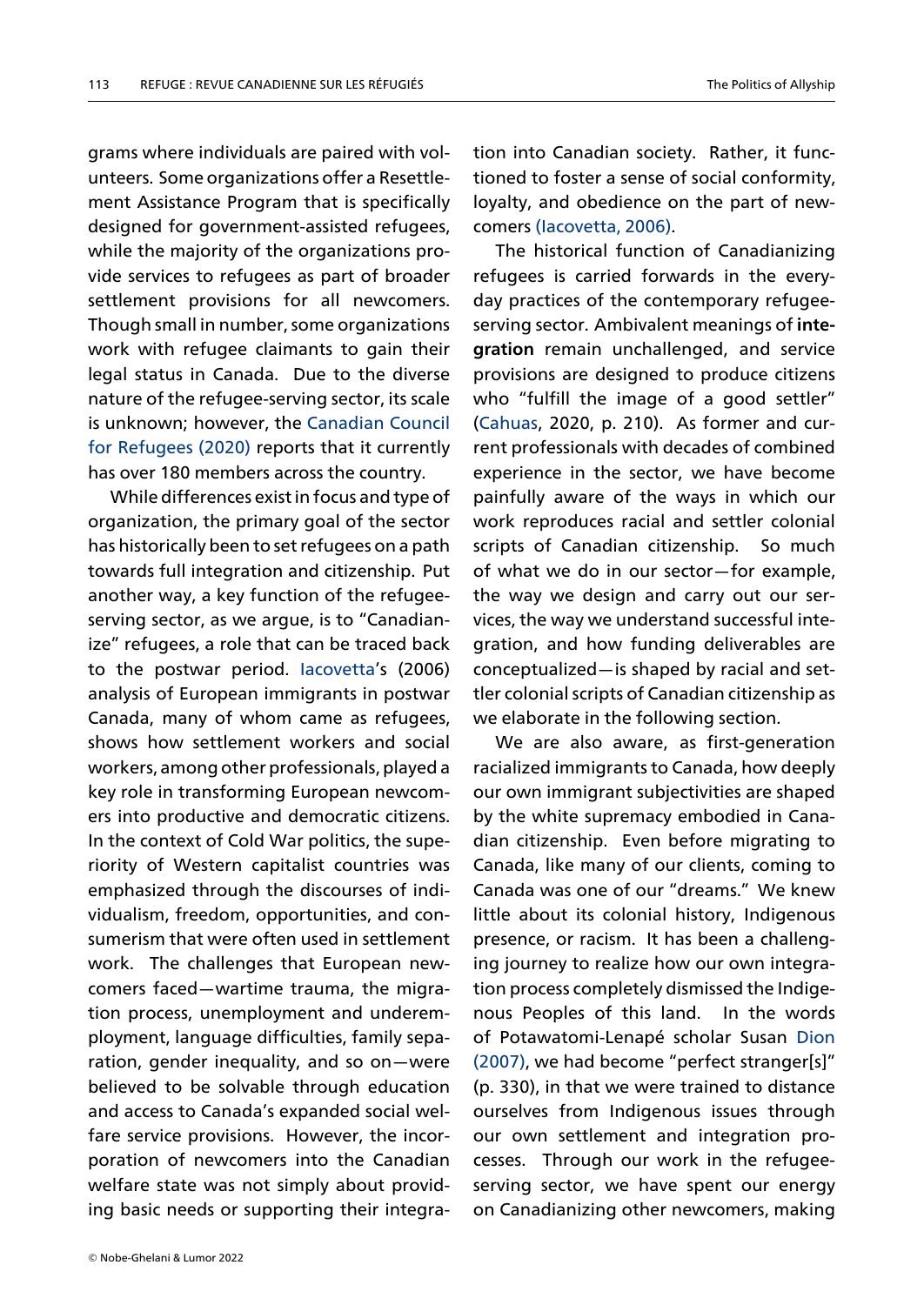them "perfect strangers" to Indigenous Peoples and settler colonialism in Canada.

We are committed to disrupting this pattern in the sector. We are committed to challenging the taken-for-granted idea of "refugee integration" by asking the following questions: What does refugee integration mean in the context of settler colonial Canada? What does it mean to welcome refugees on stolen land? We contend that such questions have not received enough attention within the refugee-serving sector. This article seeks to deepen the critical conversations about Indigenous–refugee relations within the refugee-serving sector.

# **CANADIAN CITIZENSHIP AS A SOCIAL GOOD, CANADIAN HUMANITARIANISM, AND TRANSNATIONAL WHITENESS**

As the first step in disrupting the racial and settler colonialist scripts within the Canadian refugee-serving sector, we interrogate three key discourses at play: Canadian citizenship as a social good, the contemporary operation of Canadian humanitarianism, and transnational whiteness.

### **Canadian Citizenship as a Social Good**

It is common practice for refugee-serving organizations to organize small celebrations when our clients receive Canadian citizenship. Understandably, gaining Canadian citizenship is a positive experience for many refugees, a milestone in their migration journey. Attaining Canadian citizenship is often viewed as the promise of a better life, safety, and prosperity. The risk of deportation, in most cases, is diminished. The notion that attaining Canadian citizenship is fundamentally a positive outcome is deeply ingrained in the refugee-serving sector, even though we know that our clients will continue to face

many challenges as they make their home in Canada. Poverty, racism, under- and unemployment, mental health issues, family separation, and trauma do not disappear with the attainment of Canadian citizenship. Yet we continue to believe in Canadian citizenship as a social good. Bosniak (2006) calls this a "habit of citizenship romanticism" (p. 1), the tendency to perceive citizenship as the most desired of condi[tions, as an id](#page-13-4)eal state of democratic belonging and inclusion. Bosniak (2006) argues that the habit of citizenship romanticism obscures the deeper challenges that the concept of citizenship pos[es: "Citi](#page-13-4)[zensh](#page-13-4)ip as an ideal is understood to embody a commitment against subordination, but citizenship can also represent an axis of subordination itself" (p. 1). This contradiction can be easily observed through many forms of marginalization and oppression, but for the purpose of this paper, we focus on the subordination of Indigenous Peoples via our investment in Canadian citizenship as a social good.

It has long been argued that Canadian citizenship is founded on the ongoing colonization of Indigenous land, history, and people (Alfred & Tomkins, 2010, as cited in Anderson, 2014; Battell Lowman and Barker, 2015; Mackey, 2002; Sharma, 2006; Simpson, 2014; Thobani, 2007; Walia, 2010). [Citizen](#page-13-5)[ship](#page-13-5) in Cana[da therefore originated through](#page-13-6) the [disposses](#page-14-0)sion [of Indig](#page-14-1)enous [Peoples](#page-14-2), transf[orming I](#page-14-3)ndigen[ous in](#page-14-4)siders into foreigners on their own territories while at same time turning settler outsiders into Canadian citizens (Thobani, 2007). While the violent colonization project has been under way since the first contact between settlers and Indigeno[us Peopl](#page-14-3)e[s \(e.g](#page-14-3)., intentional transmission of smallpox disease; Lawrence, 2002), an aggressive settler colonial project took shape in concert with the emergence of the Canadian nation-state. [Through a](#page-14-5)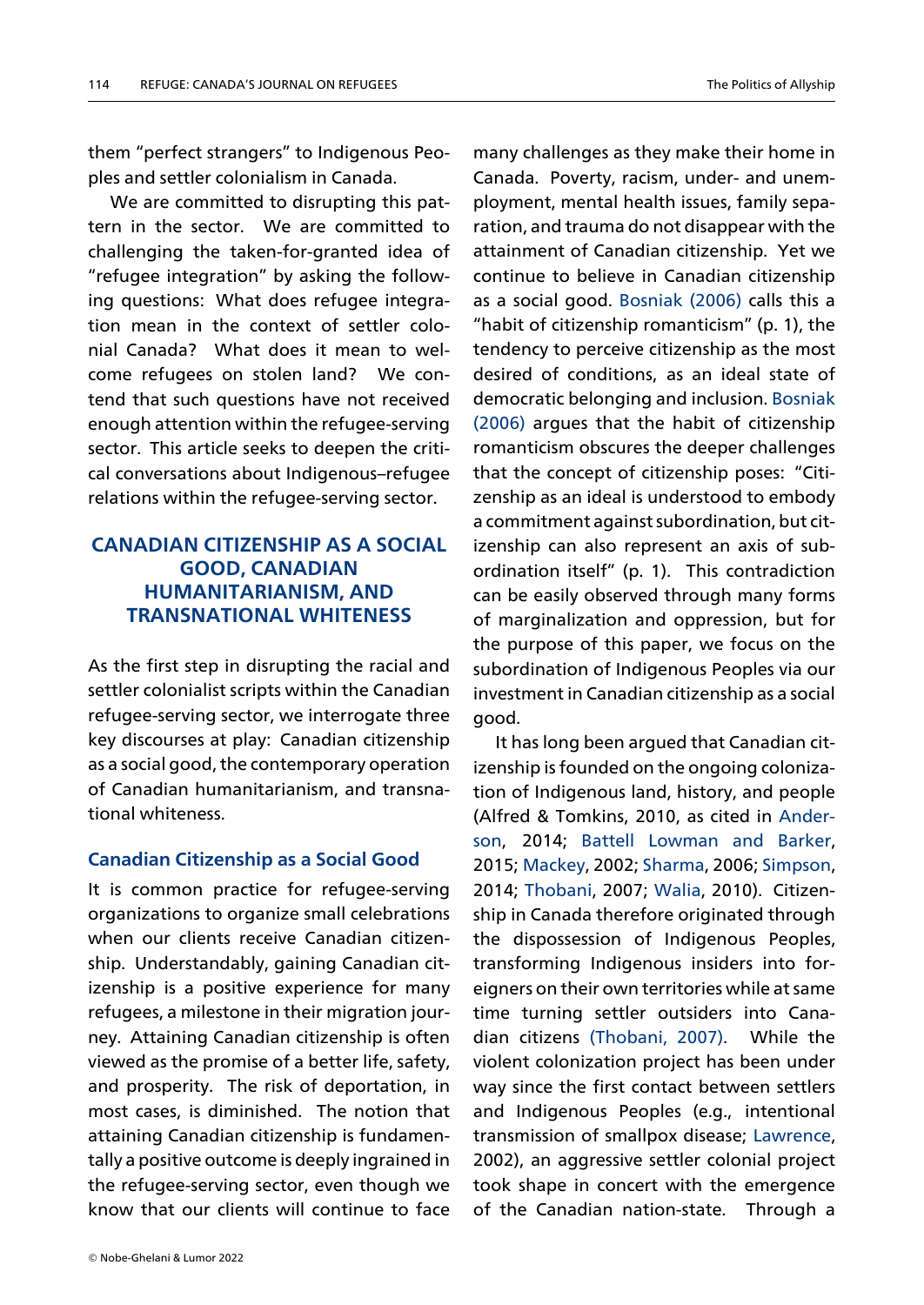wide range of policies and legislation—the Act for the Gradual Civilization of Indian Tribes (1857), the Civilization and Enfranchisement Act (1859), the Dominion Lands Act (1872), the Indian Act (1876), the Peasant Farming Policy (1889), and the Numbered Treaties (1871–1921)—Indigenous lands and resources were systemically appropriated (Battell Lowman & Barker, 2015; Coleman, 2006; Furniss, 1999). The Indian residential school system was further designed to era[se Indigenous languages, culture](#page-13-6)[s, and](#page-13-7) [spiritual pr](#page-13-7)[actices. The vi](#page-13-8)olence authorized through these policies and institutional practices was aimed at eliminating Indigenous Peoples' land-based relationships to assert the sovereignty of the Canadian nation-state on Turtle Island. It is in this context that Alfred and Tomkins (2010, p. 3, as cited in Anderson, 2014) articulated the colonial nature of Canada as follows: "The invasion, seizing control and exploitation of Indigeno[us land an](#page-13-5)d populations by successive generations of non-Indigenous Peoples, and the institutionalizing of this situation into a form of government and law define what is called 'colonialism' in Canada."

Essential to the settler colonial project was the discourse of civility, in which Indigenous Peoples were constructed as uncivilized vis-à-vis civilized European settlers (Coleman, 2006). Thobani (2007) asserts that Indigenous Peoples have come to be constituted as the "other" in relation to white C[anadians,](#page-13-7) [or wh](#page-13-7)a[t she called "exa](#page-14-3)lted subjects." Historically, the Europeans perceived Indigenous Peoples as "uncivilized," "not fully human" non-Christians with no recognizable legal system and thus lawless. In this way, Europeans were able to strip away the humanity of Indigenous Peoples and erase them from the landscape. She contends that "the sovereign institutionalized the subjugation

of Aboriginal Peoples, and the nation's subjects, exalted in law, were the beneficiaries of this process as members of a superior race" (Thobani, 2007, p. 61). Such presumed racial superiority, Thobani argues, was then extended to immigration policies that continue[d to prod](#page-14-3)uce a racialized structure of citizenship. She succinctly summarizes the nature of Canadian citizenship:

Canadian citizenship emerged with the clear intention to produce racial divisions among the populations within the territorial bounds of the nationstate, divisions which remain significant to this day and which continue the project of all racial states to produce national/racial homogeneity in the face of actual heterogeneity.

#### *(Thobani, 2007, p. 102)*

Razack (2002) similarly argues that Canada, as a white settler society, was established on and continues to be struct[ured](#page-14-3) by a racial [hierarchy. In](#page-14-6) the national mythologies of Canada, Indigenous Peoples were presumed to be mostly dead or assimilated, and Canada was believed to be "developed by hardy and enterprising Europeans settlers" (p. 3). People of colour were imagined as late arrivals who came to Canada long after much of the development had occurred. These mythologies justified the positioning of European settlers as the original inhabitants who were entitled to the rights and entitlements of citizenship. Razack (2002) further contends that such national mythologies were deeply embedded in contemporary laws and social practices a[nd thus conti](#page-14-6)nue to reproduce racial hierarchies in Canada.

Bannerji (2000) also argues that a racial hierarchy continues to structure policy changes around multiculturalism in Canada an[d to organ](#page-13-9)i[ze the](#page-13-9) identity of white Canada. She states that the federal government's policy on multiculturalism was introduced as a way of managing diverse immigrant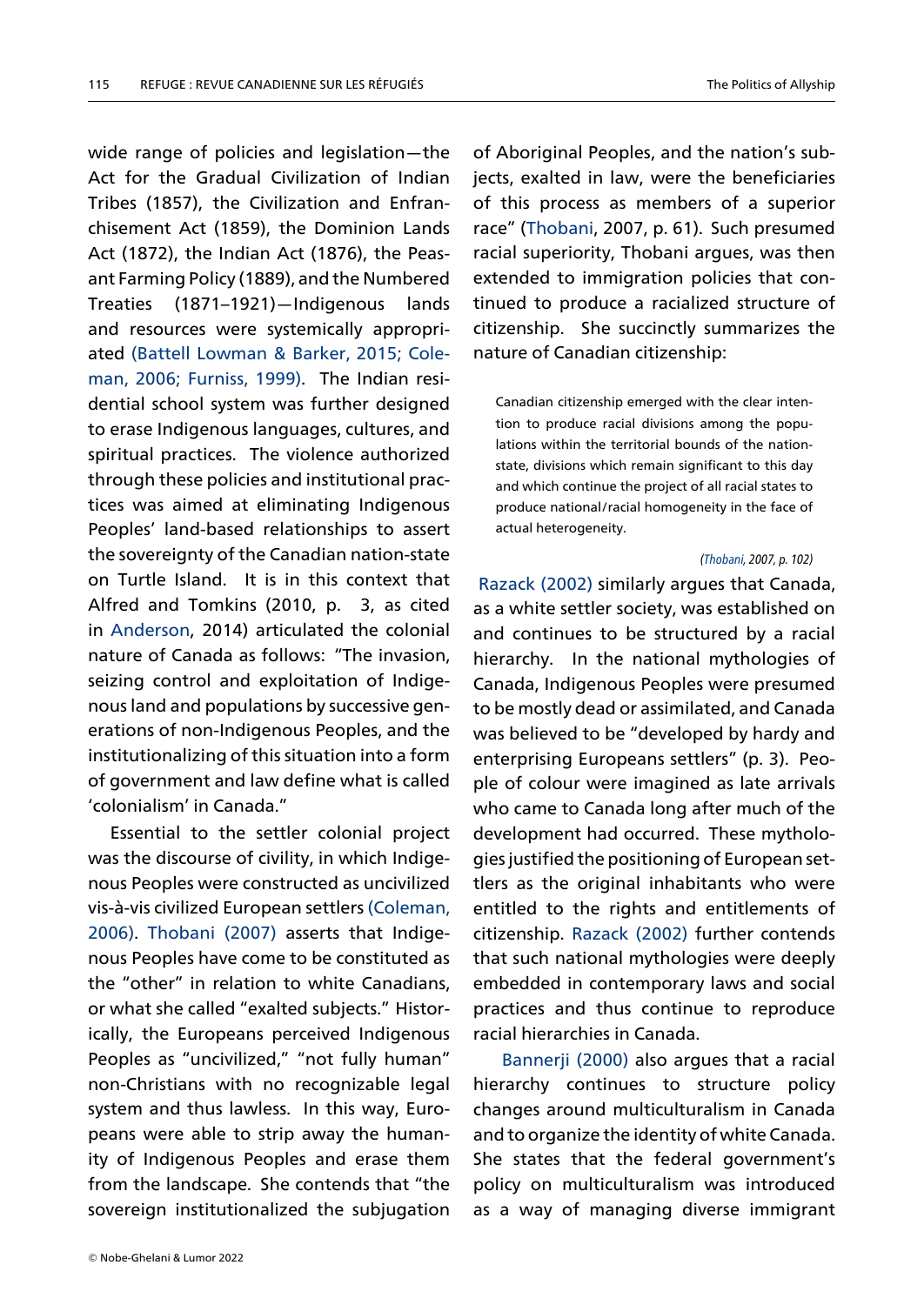demographics. It was a "coping mechanism for dealing with an actually conflicting heterogeneity, seeking to incorporate it into an ideological binary which is predicated upon the existence of a homogeneous national, that is, a Canadian cultural self with its multiple and different others" (Bannerji, 2000, p. 37). Multicultural policy has therefore functioned to "reduce immigrant communities to the position of ethnic [oth](#page-13-9)[ers m](#page-13-9)arked only by "symbols of religions [or] so-called tradition" that must be tolerated by white Canada (p. 45). Bannerji (2000) further argues that such an emphasis on symbolic identities allowed the state to dismiss larger questions of soci[al justice](#page-13-9) i[ssues](#page-13-9) such as unemployment, and racism.

These scholars point to how Canadian citizenship is founded on whiteness and the continuation of the settler colonial project. Through the lens of Indigenous, critical race, and settler colonial scholarship, Canadian citizenship does not represent the conditions for universal equality, democratic inclusion, or social justice claims but rather functions to erase and reproduce settler colonial histories and practices. These bodies of scholarship disrupt Canadian citizenship as a social good and elucidate how the dynamics of invisibilized settler colonialism and racial hierarchy mark the organization and institution of Canadian citizenship.

#### **Operation of Canadian Humanitarianism**

In addition to Canadian citizenship as a social good, the discourse of Canadian humanitarianism is a key discourse at play in the refugeeserving sector. As McGrath and McGrath (2013) argue, "Canada's provision of settlement support for refugees has been a part of what is viewed as its [humanitarian tradition"](#page-14-7) [\(p. 2\).](#page-14-7) Canada has prided itself as a humanitarian leader of refugee resettlement since the Indochinese refugee migration of the

humanitarian response through private and public partnerships led to the resettlement of ove[r 120,000 people by the e](#page-14-8)nd of the late 1980s (Canadian Council for Refugees, n.d.). More recent examples can be found in Canada's resettlement initiatives for Syrian refugee[s. The Canadian public eagerly](#page-13-10) [resp](#page-13-10)onded to this crisis when the body of three-year-old Alan Kurdi was discovered on a Mediterranean beach in September 2015 (Nobe-Ghelani & Ngo, 2020). A total of 44,610 individuals were resettled between November 2015 and November 2019 under Canad[a's Syrian refugee resettlem](#page-14-8)ent commitment; of these, 18,920 were resettled through the Private Sponsorship of Refugees Program (Immigration, Refugees and Citizenship Canada, 2020).

1970s (Nobe-Ghelani & Ngo, 2020). Canada's

The attention given to the plight of refugees [among Canadian policy-makers](#page-13-11) [and the general pub](#page-13-11)lic was indeed positive in both cases; however, critical scholars have raised important questions about the implications of these seemingly humanitarian responses. Refugee resettlement has been an important element in the construction of Canada's identity as a humanitarian nation. For example, Ngo's (2019) work on Vietnamese communities in Canada traces how the discourse of humanitarianism in the Indochinese refuge[e res](#page-14-9)cue mission was fundamental to the production of subject positions of the "model" refugee, one who remains grateful to the Canadian state. Ngo (2019) argues that when the discourse of humanitarianism dominates the way that Indochinese refugee migration is repre[sented, it m](#page-14-9)inimizes the complex Cold War politics behind this refugee movement and instead privileges a storyline of Vietnamese victims and Canadian saviours. The discourse of humanitarianism functions similarly in representations of the Syrian refugee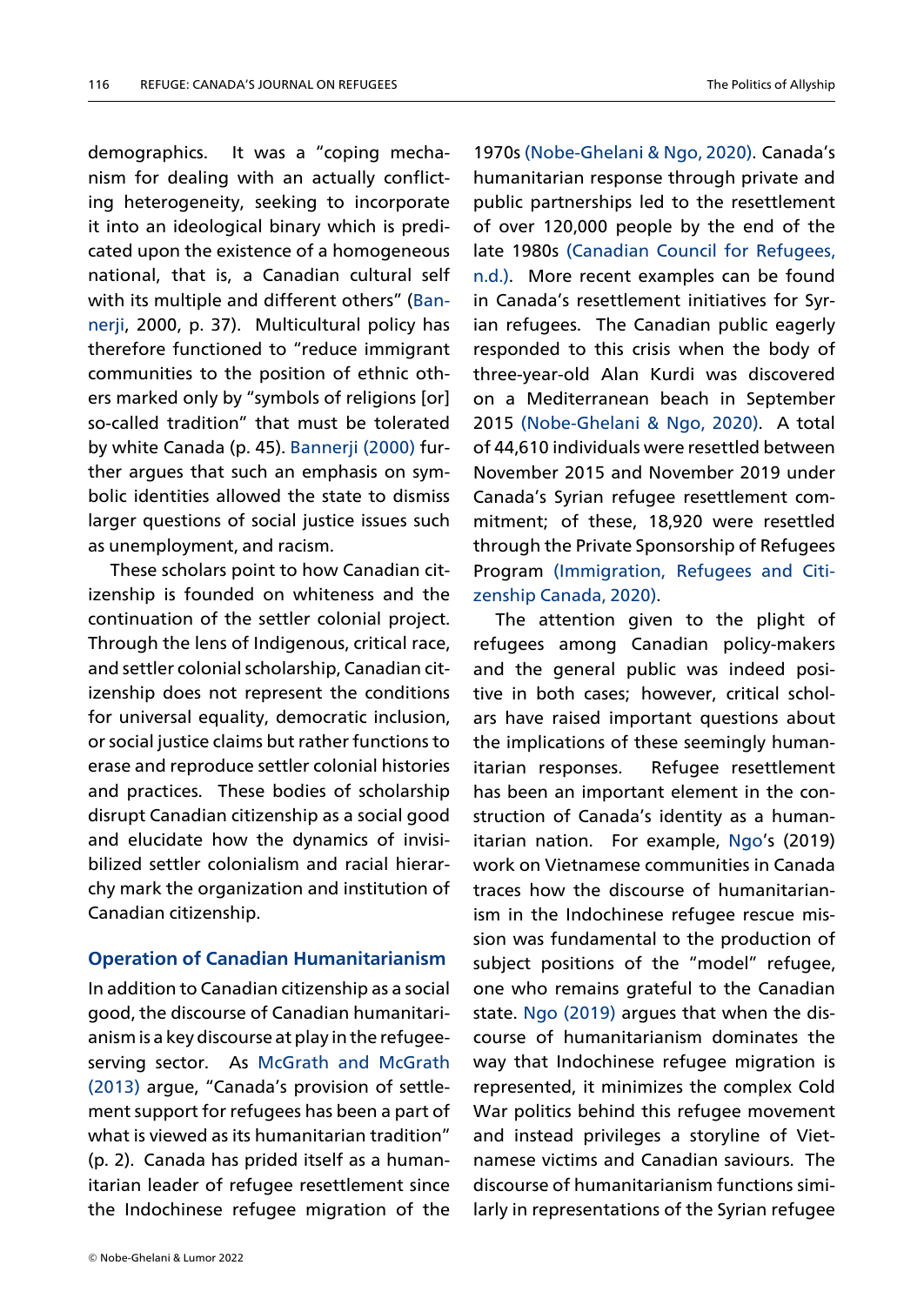"crisis." Although the Canadian government and public were minimally interested in the plight of Syrians at the beginning of the conflict, a sudden surge of interest took place after the death of Kurdi. Molnar (2016) suggests that the recirculation of "emotionally charged stories" such as that of Alan Kurdi can lead to "disas[trous misappre](#page-14-10)hensions and dangerous conflations" when they are repeatedly done (p. 72). Canada's Syrian refugee resettlement efforts addressed neither the complexity of conflicts that produce refugee migration nor its complicity in the conflict; instead, they simply reaffirmed Canada as a humanitarian nation (Nobe-Ghelani & Ngo, 2020).

As current and former refugee-serving professionals, we cannot deny the m[aterial](#page-14-8) [benefits of refugee](#page-14-8) resettlement and the refugee-serving sector. Canada's refugee resettlement efforts do provide safety for many who are fleeing persecution, and the border must remain open for refugees. $3$ However, refugee resettlement is a matter of justice, obligation, and responsibility and should not be framed as a huma[n](#page-6-0)itarian response. The legal scholar Catherine Dauvergne (2005) makes an important point when she argues that "humanitarianism is not a standard of obligation, as justice wo[uld be, but r](#page-13-12)a[ther o](#page-13-12)f charity. Humanitarianism defines us as good when we are able to meet the standard, and justifiable when we are not" (p. 72). Dauvergne (2005) further argues that the performance of humanitarianism requires reinforcing the difference between "us" and "t[hem." This relation](#page-13-12)ship is not founded on the values of equality or mutuality but rather is a product of the othering process. This othering process con-

# tributes to defining the identity of the Canadian nation. Thus,

part of our humanitarianism is about … applauding ourselves. When humanitarianism is used in immigration laws and discourses, it tells us something about ourselves as a nation—that is, the extent of our aspirations to goodness—and something implicit about our national identity.

### *(Dauvergne, 2005, p. 73)*

Drawing on Dauvergne (2005), we suggest that the discourse of [Canadia](#page-13-12)n humanitarianism positions Canada as a saviour that brings ci[vility to peo](#page-13-12)p[le's li](#page-13-12)ves vis-à-vis refugee-producing countries that are uncivilized, making it unlikely to address Canada's role in inducing migration from the Global South (e.g., through military interventions in the Middle East and Africa, mining company operations in Latin America and Africa, etc.). As Canada's status as a humanitarian nation-state is reconfirmed, it makes historical and contemporary racism, imperialism, and settler colonialism less visible (Nobe-Ghelani, 2019). The refugee-serving sector reproduces this humanitarian discourse—for example, when we (as professionals) [plead](#page-14-11) [for Canada's g](#page-14-11)enerosity and its humanitarian reputation in our advocacy letters to grant a refugee client immigration status, or when our refugee clients repeat their gratitude and indebtedness with phrases such as "Canada saved me and my family" and "I thank Canada for welcoming me." When we enact this Canadian humanitarianism discourse in everyday practices and construct Canada as a saviour, it becomes difficult to imagine Indigenous Peoples and their lands to be the host. In other words, we cannot have relationships built upon respect with Indigenous Peoples and their lands when

<span id="page-6-0"></span><sup>&</sup>lt;sup>3</sup>Other precarious migrants also deserve protection. We recognize that the distinction between formerly recognized refugees and other precarious migrants is not straightforward; however, a deeper discussion on migration status and how precarious migrants relate to Indigenous Peoples is beyond the scope of this paper.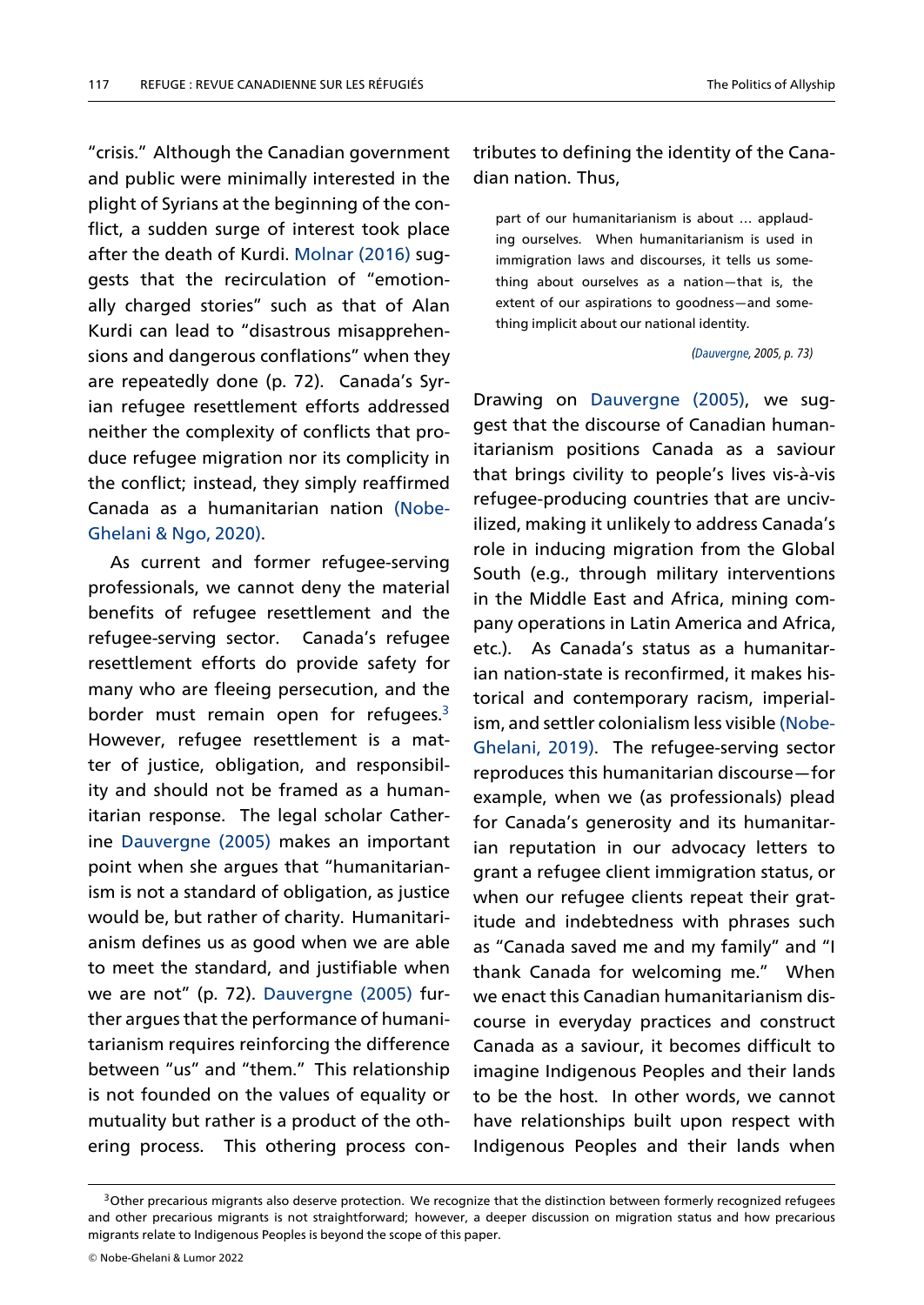they are excluded from the imaginary of humanitarian Canada.

## **Transnational Whiteness**

Another key discourse at play in the refugeeserving sector is what Arat-Koç (2012) has called "transnational whiteness." In the context of the refugee-serving sector, transnational whiteness is ma[nifested i](#page-13-13)n [the](#page-13-13) ways in which migrants, us included, often hold a particular image of Canada—beautiful, peaceful, democratic, and prosperous—prior to arriving in the country. For those who come as refugees, additional conceptions of safety and protection are also attached to Canada's image. Where do these mystical images of Canada come from? Drawing on critical whiteness studies, Arat-Koç (2012) argues that the current context of neoliberal globalized capitalism made it possible to enact a new form of "wh[iteness" outside](#page-13-13) Europe and European settler colonies. This whiteness, Arat-Koç (2012) argues, is linked to a transnational bourgeois identity, one in which new consumption patterns, aesthetic choi[ces, and l](#page-13-13)if[estyle](#page-13-13) patterns in non-European countries are modelled after Western values and norms. Whiteness has been transported and reconfigured via historical and local relations of power and has become part of the social identity that informs the world view and politics in non-European and non-white contexts. For some potential migrants, refugees included, such whiteness becomes the aspiration and standard of goodness. Drawing on the work of Arat-Koç (2012),Jafri (2012) suggests that the national identity of Western states, Canada included, is re-whitened in accordance with [an imag](#page-13-13)i[ned s](#page-13-13)[et of comm](#page-14-12)on civilizational markers, such as democracy, modernity, and liberalism, particularly after 9/11. These markers have become synonymous with Western/Canadian values, which are generated

transnationally and ingrained in us even before we set foot on this land.

What is more, these images of Canada are reproduced through migrants' everyday stories. Nobe-Ghelani's (2019) doctoral dissertation on social workers who work with noncitizen migrants found that while many social wor[kers with a mig](#page-14-11)ration background might critique the Canadian immigration system, they rarely critique the life they or their family have attained once in Canada. The narratives of social workers with migration histories are filled with their own or their families' stories of hard work and subsequent achievements. It is not uncommon for migrants to unintentionally reproduce the uncivilized image of their countries of origin (e.g., "hard life back home," "repressive government") in comparison to life in Canada ("better opportunities here," "more freedom"). These stories are not simply about their or their family's migration but also about how they construct a migrant settler identity: they represent how migrants are recognized and how they belong in the Canadian nationstate. Transnational whiteness is enacted prior to, during, and after migrants settle, informing the way we conceptualize our integration and sense of belonging on this land. Indigenous Peoples are excluded from migrants' stories of integration or belonging to Canada. Transnational whiteness affirms settler Canada as the generous host, displacing the original inhabitants outside the imagined civilized land.

# **CONTESTED ALLYSHIP**

The previous section addressed three key discourses within the refugee-serving sector: Canadian citizenship as a social good, Canadian humanitarianism, and transnational whiteness. The discussion above is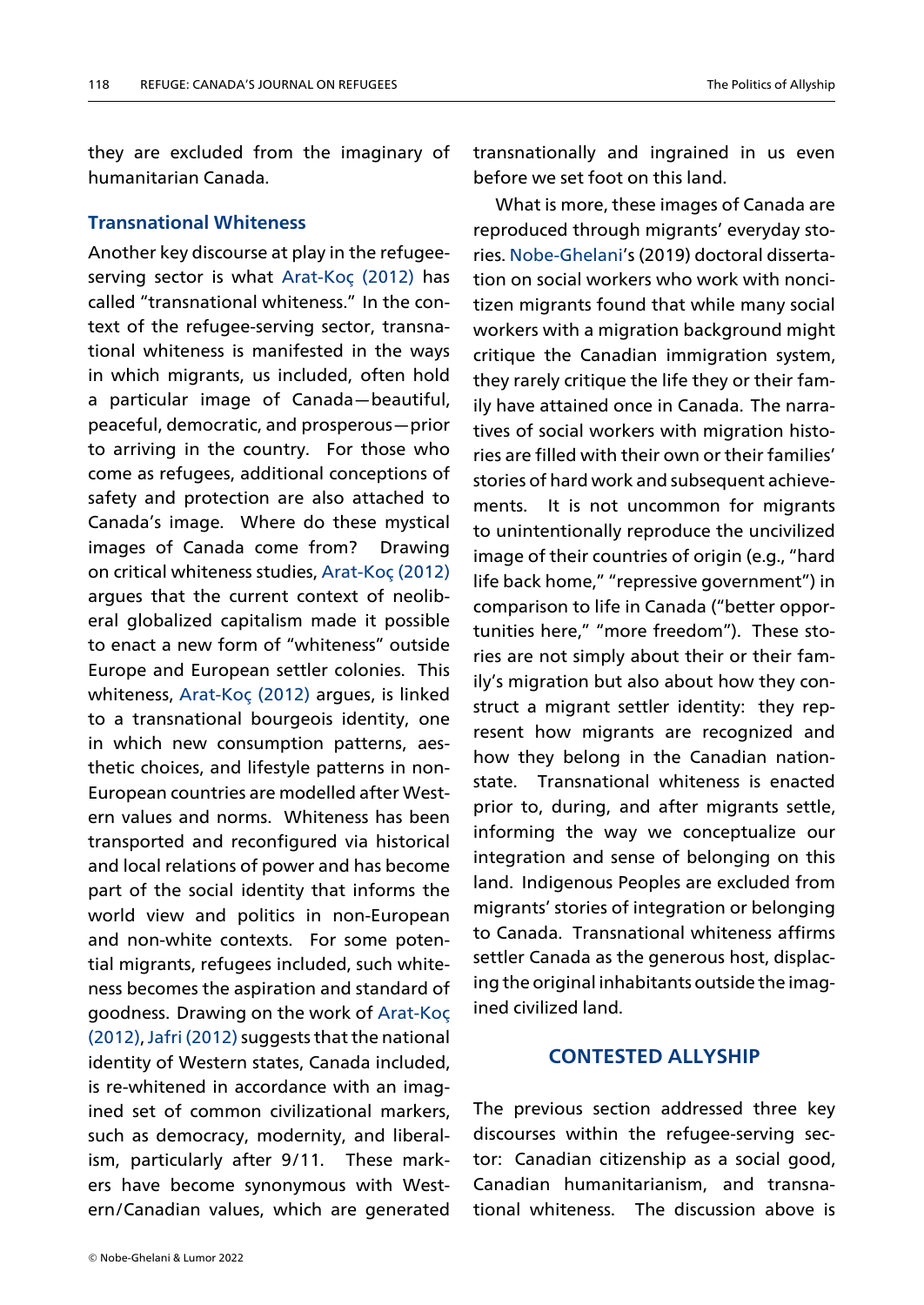intended to disrupt the racial and colonial script of Canadian citizenship within refugee-serving organizations in order to move towards respectful allyship between Indigenous and refugee communities. But what does allyship really mean in the context of Indigenous–refugee relations? While the literature on Indigenous–refugee allyship/relations remains scarce, in this section, we draw from scholars who engage with Indigenous–people of colour/racialized migrant relations.

Fifteen years ago, Bonita Lawrence and Enakshi Dua (2005) made an important intervention in their essay "Decolonizing Antiracism" with regard to relationships between Indig[enous](#page-14-13) Peoples and people of colour. They argue that Indigenous Peoples and their perspectives are excluded within anti-racist theories and practices, and accordingly, it is difficult for Indigenous Peoples to see people of colour as allies. Sharma and Wright (2008-09) responded to their intervention, raising concerns about conflating all migrants into the category of [settlers since](#page-14-14) [some m](#page-14-14)i[grants co](#page-14-14)me to Canada due to the impacts of colonization elsewhere. They also question the implication of "naturalizing an ethnicized, racialized and nationalized relationship between people and with land" (p. 121) in the discourse of decolonization.

Phung (2011) takes up both arguments and grapples with the question: Are people of colour settlers too? She understands that not [all migrants a](#page-14-15)re economic migrants who come to Canada to seek better jobs or business opportunities, and not every migrant or refugee would be privileged and fortunate enough to choose or be allowed to enter Canada. Further, some refugees are Indigenous themselves on the land they came from, and this heritage may even be the reason for their migration to Canada. Amadahy and Lawrence (2009) make an important

point about the unique relationship of Black communities with Indigenous Peoples because the presence of Black people in Canada is intimately related to the history and legacy of the enslavement of African people. However, Phung (2011) finds it useful to use the term **settler** in talking about Indigenous–people of colour relations because it acknowledges [people of co](#page-14-15)lour's role and complicity in the building of a nation that is founded on the ongoing displacement and dispossession of Indigenous Peoples, regardless of the lack or presence of colonial intent or military and legal participation in obstructing Indigenous sovereignty and selfdetermination. Similarly, Jafri (2012) contends that although most people of colour do not enjoy settler privilege (considering systemic inequities, under[employment](#page-14-12), and the racialization of poverty), as settlers on this land, they are still complicit in an ongoing colonizing process. As Battell Lowman & Barker (2015) argue,

It is entirely possible—and in fact quite common for communities of marginaliz[ed Peoples to buy in](#page-13-6) [to the structur](#page-13-6)es of invasion, to identify strongly with settler Canadian myths and narratives, and to participate in systemic dispossession of Indigenous Peoples, all the while struggling against their own marginalization or oppression (p. 72).

Tuck and Yang (2012, citing Fellows & Razack, 1998) have warned that as nonwhite settlers, we can move ourselves to the as[sumption of inno](#page-14-16)cence in settler colonial dynamic[s via c](#page-13-14)olonial equivocation, the claim that we are all from oppressed communities that are affected by Western imperialism and colonization.

We build on these arguments and contend that the refugee-serving sector, made up of mainly racialized professionals and client base, has been mostly silent on Indigenous struggles and unaware of its complicity in settler colonialism. While some organizations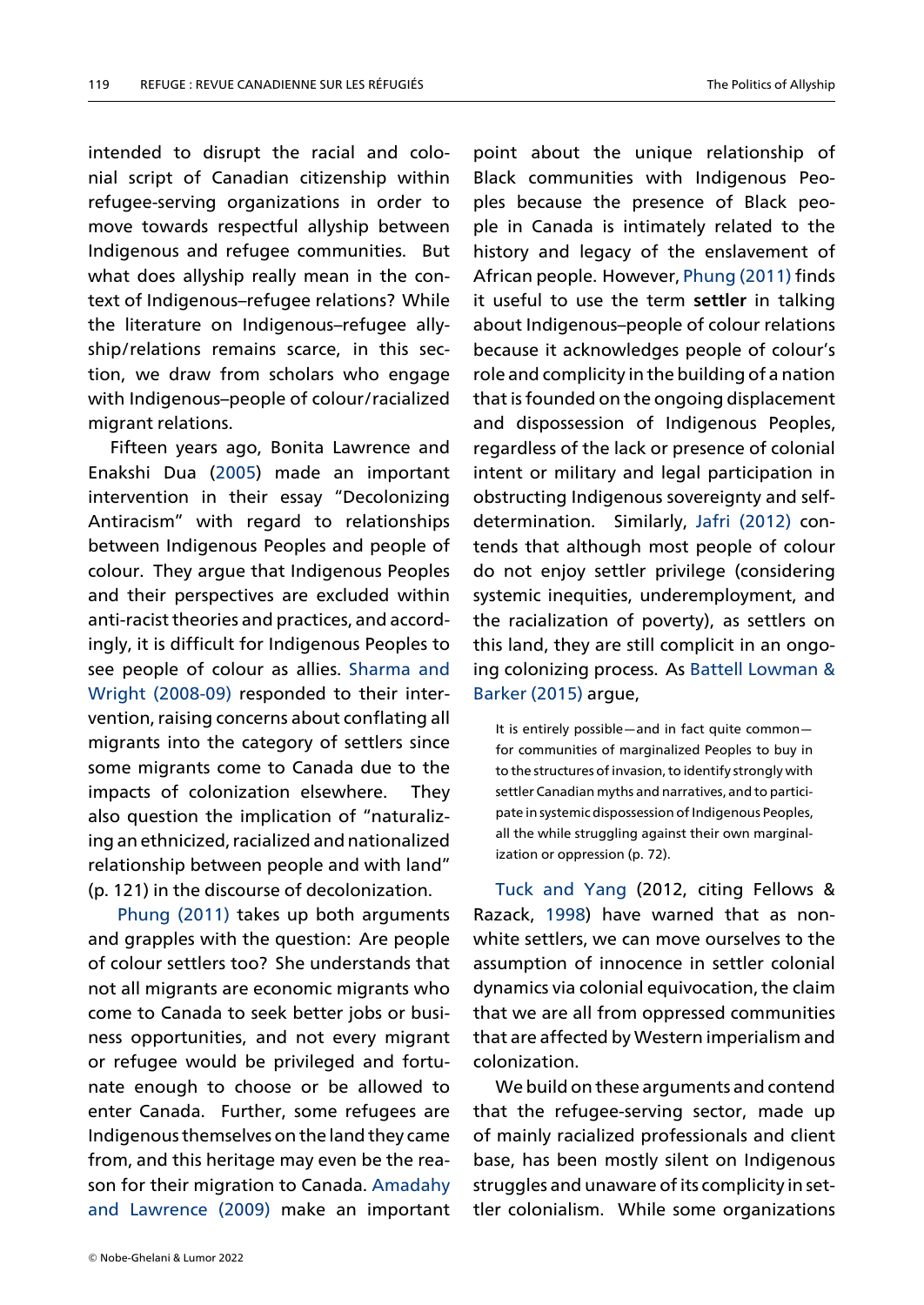have voiced their concerns for Indigenous struggles, meaningful change that addresses settler colonial dynamics at the sectoral level are yet to be seen. We have unintentionally moved ourselves to the site of assumed innocence as we address refugee struggles.

How, then, is it possible for the refugeeserving sector to meaningfully engage in allyship with Indigenous communities? In her discussion of Indigenous–non-white settler relations, Lee (2016) offers a potentially transformative conceptual space. She critiques the centrality of white settlers' perspectives and [experienc](#page-14-17)es in contemporary social movements and argues that social justice efforts may be transformed if the foundations of political engagement are built on Indigenous and non-white settler world views and realities instead of those of white settlers. Lee (2016) argues,

There is no space to tell different stories of relations with i[ndigenous peo](#page-14-17)ples. When all conversations center on white settlers' experiences, non-white settlers' realities in the colonizing process—equally important for critical unpacking—are pushed to the margins. There is a pressing need for social justice organizations wishing to decolonize through alliances to center the voices of marginalized and indigenous groups who have been pushed aside to advance white centrality and ascendancy (p. 16).

Michi Saagiig Nishnaabeg scholar Leanne Betasamosake Simpson (2011) articulates that intentionally turning away from whiteness as a universal reference point constitutes a delibe[rate act](#page-14-18) o[f dec](#page-14-18)olonization. Indeed, this is no easy task. Yet the refugeeserving sector is perfectly positioned to bring together diverse stories of colonization, displacement, resistance, and world views to create a space of meaningful engagement with Indigenous Peoples because our sector is made up of populations who come from different parts of the world. When we let go of our investment in whiteness, the refugeeserving sector might find a potentially transformative site for Indigenous–refugee allyship.

### **DECOLONIZING PRAXIS IN THE REFUGEE-SERVING SECTOR**

Cahuas (2020, p. 212) asks, "If implicated or complicit, how can racialized migrants enact an alternative kind of politics or citi[zenship](#page-13-2) practice that refuses white settler citizenship in Canada? And in what ways can racialized migrants work towards decolonization?" How do we move away from normalized whiteness that has constructed and organized the refugee-serving sector, and how can we consider decolonizing praxis for meaningful allyship with Indigenous Peoples? Tuck & Yang (2012) remind us that decolonialization must move out of the metaphorical realm, which requires concrete actio[n that leads](#page-14-16) t[o rep](#page-14-16)atriation of land and Indigenous sovereignty. We have no definitive guidance or answers as to how the refugee-serving sector can move towards decolonization. However, some positive initiatives are taking place within the sector: the Canadian Council for Refugees has increasingly engaged the topic of Indigenous–refugee relations in its resources and annual consultations, and the Ontario Council of Agencies Serving Immigrants has been vocal about advancing Indigenous sovereignty and rights. Individual refugee-serving organizations are also engaging in educational programs such as Kairos blanket exercises to deepen their knowledge about Indigenous histories. To expand on these positive initiatives and inform more systemic, everyday changes in the refugee-serving sector, we suggest three approaches that we believe are foundational to achieving concrete action: critical reflexiv-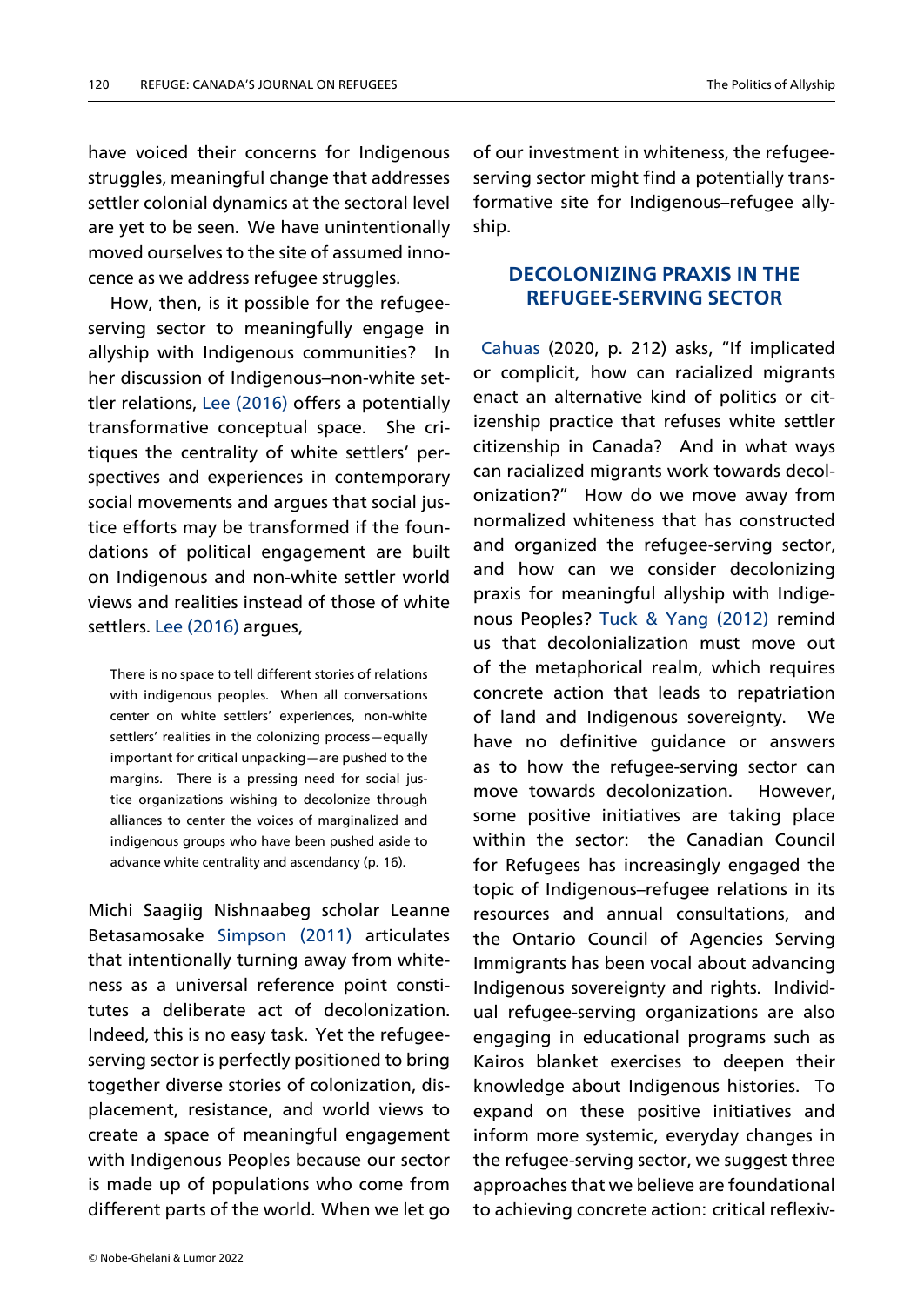ity, settler responsibility, and renewal of relationships with local lands.

# **Critical Reflexivity**

First, we suggest critical reflexivity as an approach to decolonizing praxis. Critical reflexivity is about examining how power relations operate in a given context and how we become complicit in the process of marginalization and oppression as we conform to pre-existing discourses (Nobe-Ghelani, 2018). In the context of Indigenous– refugee relations, critical reflexivity may lead to greater awareness of how the re[fugee](#page-14-19)[serving sector](#page-14-19) has become attached to racial and settler colonial scripts of Canadian citizenship (e.g., through language curricula) and, in turn, has been complicit in the erasure of Indigenous Peoples. We suggest that this reflexive practice must take place at both the sectoral and the individual level. Maori scholar Linda Tuhiwai Smith (2012) has stated that decolonization is a process that engages imperialism and colonialism at multiple levels, not simply at a [structural le](#page-14-20)vel. Similarly, Bradfield (2019) argues that decolonization cannot remain as an institutionalized project or academic discipline: "Decolonizationi[s not mere](#page-13-15)l[y an u](#page-13-15)ndoing of the colonial and political apparatuses that maintain its authority, but rather a reflexive engagement with one's participation in colonization's continuing existence" (p. 7). For Asher (2009), decolonizing

entails not only our self-reflexive efforts to [get](#page-13-16) [past](#page-13-16) binaries of self and other, colonizer and colonized but also the commitment to transformation in social and educational contexts. In other words, the work of decolonization needs to occur in both the inner/individual and outer/systemic realms (p. 10).

Those who work in and with the sector must engage with difficult questions about how

we as individuals are complicit in settler colonialism as we migrate to, live on, and work on this land. The idea of being a settler is indeed uncomfortable, uneasy, or even unfitting, particularly for those who had to flee from persecution (such as refugee populations). Yet, we cannot embody assumed innocence (Fellows & Razack, 1998) in the settler colonial dynamics in Canada. We cannot equate the struggles and oppression of refugee co[mmunities with that](#page-13-14) of Indigenous Peoples of this land (Tuck & Yang, 2012). Here it may be helpful to learn from Jafri's (2012) suggestion that we "think about settlerhood not as an obje[ct that we possess](#page-14-16), but as a field of operation into whi[ch w](#page-14-12)e become socially positioned and implicated" (para. 10). This means that critical reflexivity of our settlerhood is not merely about examination of privilege, complicity, or oppression (or the question of whether you are settler or not) but also about attending to broader processes through which we are socially positioned. Wong (2008) offers a conceptual shift in unpacking our settler subjectivity:

What [happens if we p](#page-14-21)osition Indigenous people's struggles instead of normalized whiteness as the reference point through which we come to articulate our subjectivities? How would such a move radically transform our perceptions of the land on which we live? (p. 158).

Building on Wong (2008), we suggest that the refugee-serving sector engage in critical reflexivity that centres the settler colonial violence **[and](#page-14-21)** col[onial](#page-14-21) dynamics that produced refugee migration. This is not to equate the struggles of Indigenous Peoples and refugee communities; their struggles are different and should not be conflated. But it is important to understand that the operations of colonialism in different places and contexts are interrelated and interwoven, producing a particular settler subjectiv-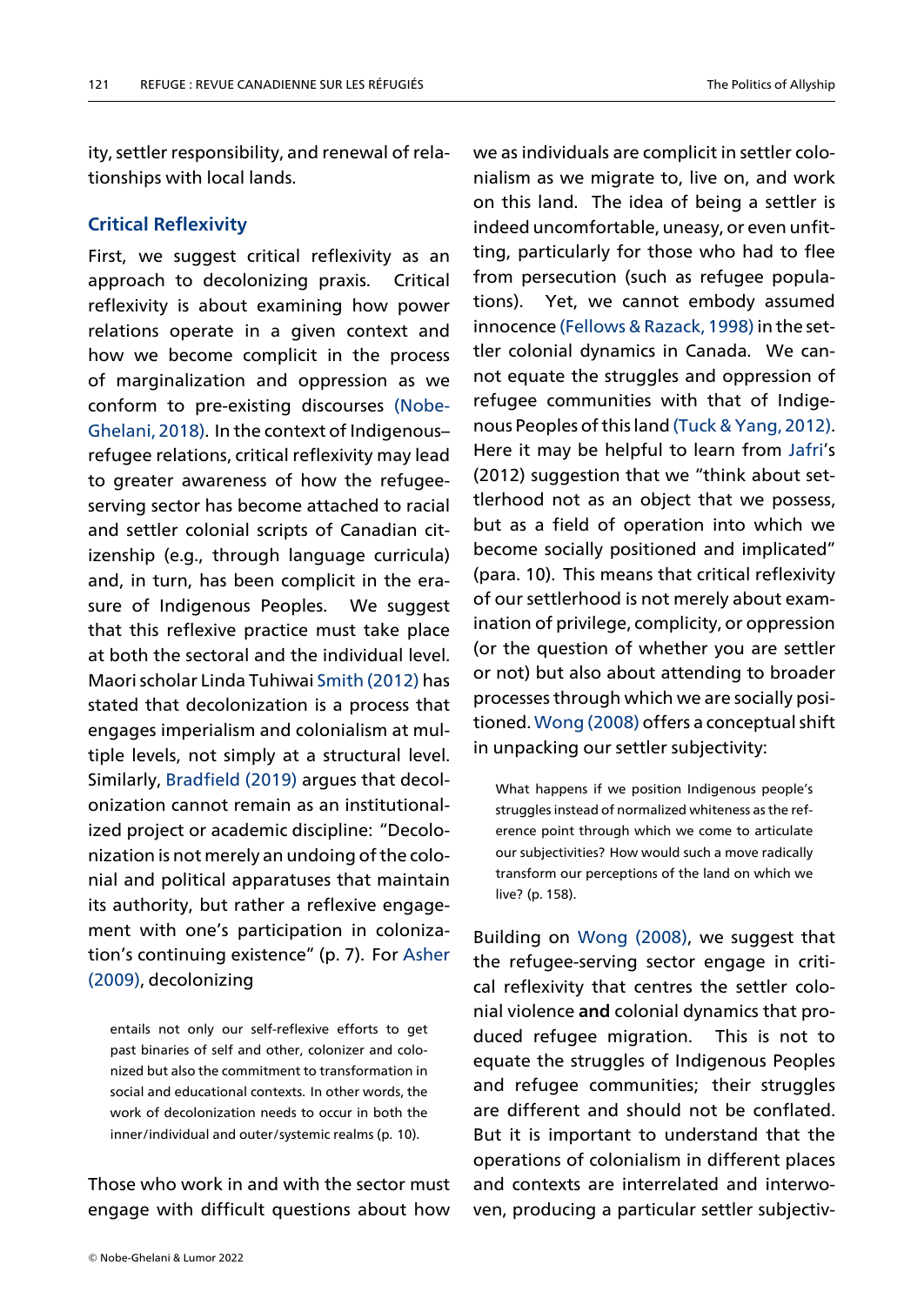ity. Practically, it is about posing the question: How do we relate to the land we come **to** and how do we relate to the land we come **from**? This line of questioning in critical reflexivity may allow us to see how our settlerhood is constructed via multiple colonial dynamics and open up a space for productive dialogues. In practice, such questioning can be incorporated in staff orientation and training at the organizational level.

# **Settler Responsibility**

Critical reflexive practices must be accompanied with the consideration for settler responsibility. Settler responsibility, simply put, is a responsibility that comes with being a settler on this land. Walia (2013) discusses four concrete steps required in the undertaking of settler responsibility:

*•* understanding [ourselves as](#page-14-22) complicit within settler colonialism;

*•* taking up the responsibility to educate our communities about Indigenous histories on the lands we reside on;

*•* prioritizing active support for Indigenous self-determination; and

*•* steering away from seeking greater recognition from a colonial system and go beyond demanding citizenship rights from a settler state.

We suggest that refugee-serving organizations engage in conversations about what concrete steps can be taken in their own contexts.

Mohawk scholar Ruth Koleszar-Green (2018) makes a useful conceptual distinction between **settler** and **guest** and offers her perspective from the point of [Onkwehonweh](#page-14-23) [people](#page-14-23). According to Koleszar-Green (2018),

a settler is an individual who states that they are on stolen land. They migh[t know whose "trad](#page-14-23)it[ional](#page-14-23) territory" they are on, and they might wish to be a good ally, but usually a settler's intentions stop

there! A Guest, on the other hand, understands through a reflexive process that as a Guest they have responsibilities to learn about rematriation of the land (including for example, stewardship and possession are foundational to environmental revitalization). The Guest learns the history and current story of the land that they are Guests on! They politicize that understanding. Finally, they listen to and learn protocols which do not appropriate but unsettle the privilege of ignorance. The Guest is an active and respectful individual who recognizes their privilege and uses that privilege in a way that does not centre them self but centres the community (p. 174).

Koleszar-Green's (2018) articulation of settler and guest subjectivities offers helpful direction to the refugee-serving sector about [how it may take](#page-14-23) up responsibility to and on this land. In practice, this may mean more inclusion of topics on settler responsibilities as well as truth and reconciliation at the organizational and sectoral professional developments and training.

### **Renewing Relationship with Local Lands**

The final approach we propose centres the importance of land in Indigenous–refugee relations. Since the 2015 TRC recommended ways forwards to reconciliation with Indigenous Peoples, land acknowledgements have become common practice in Canadian society, including in the refugee-serving sector. But the practice of acknowledging the land in itself does not lead to decolonizing praxis. Métis scholar Chelsea Vowel (2016) argues that in some spaces, land acknowledgements have lost their disruptive power through repetition. Vowel [\(2016\)](#page-14-24) [sugge](#page-14-24)sts settlers go beyond just making a land acknowledgement to learn about what expectations local Indigenous [nation](#page-14-24)s [have](#page-14-24) for guests and hosts. It is not simply about knowing whose territories we are on but engaging more deeply with local Indigenous communities and lands.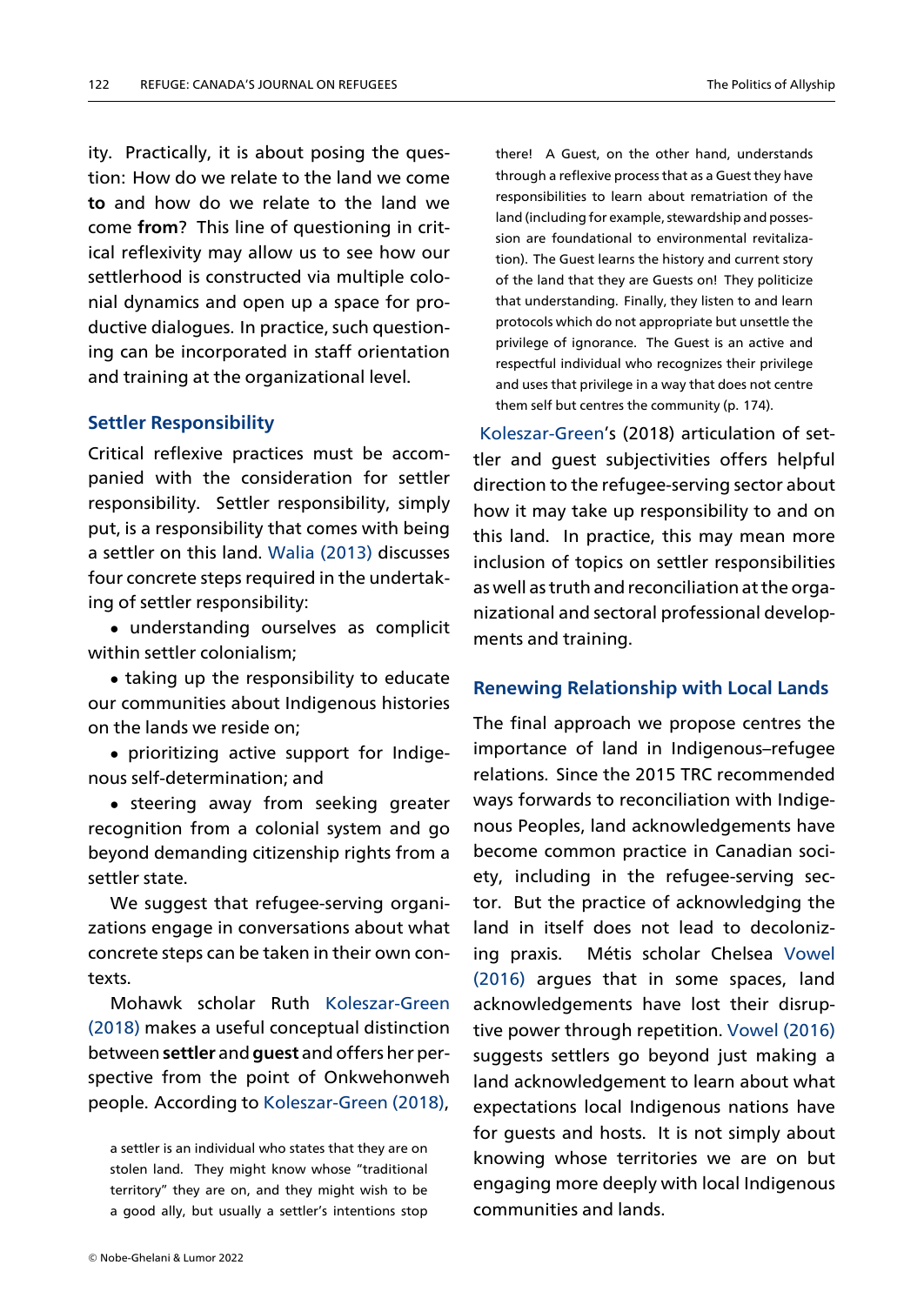We suggest that in order to have deeper relationships with local Indigenous communities and lands, we need to reconceptualize the meaning of **land** through Indigenous epistemology and ontology. From an Indigenous perspective, the land is understood not as a source of resources or as private property but as "a system of reciprocal social relations and ethical practices" (Wildcat et al., 2014, p. ii). Settler colonialism has attempted to destroy this Indigenous understanding of and relationship with th[e land](#page-14-25) [through](#page-14-25) various colonial policies and practices (Battell Lowman & Barker, 2015). It is critical to renew this relationship with the land that has been dismissed via settler colonialis[m. Several scholars have argue](#page-13-6)d that land-based education that is grounded in Indigenous ontologies and epistemologies can be a direct contestation of settler colonialism (see, e.g., Haig-Brown and Dannenmann, 2002; Leduc, 2018; Simpson (2014), 2014; Tuck et al., 2014; Twance, 2019; Wildcat et al., 2014). [Land-based education is](#page-13-17) [a ped](#page-13-17)agogic[al app](#page-14-26)roacht[hat cent](#page-14-2)r[es the](#page-14-2) impor[tance of la](#page-14-27)nd an[d place, w](#page-14-28)here [learn](#page-14-25)[ings and](#page-14-25) knowledge are produced through the interaction with and observation of the natural world (Twance, 2019). We contend that the refugee-serving sector could implement this pedagogical approach—learning about and fro[m land—](#page-14-28)i[n rec](#page-14-28)onceptualizing the meanings of settlement, integration, and citizenship that decentre whiteness. In practice, this could mean implementing landbased education in professional development as well as settlement programming and newcomer education that centres local

Indigenous histories and land relations. If appropriate, organizations could consult or hire Indigenous knowledge holders to facilitate the learning. $4$ 

When we deepen our appreciation towards the lands that have welcomed us, we may develop [a](#page-12-0) clearer understanding of how to be a good guest and ally to Indigenous Peoples.

#### **CONCLUSION**

In this article, we have considered decolonizing praxis within the refugee-serving sector in the context of settler colonial Canada. We argue that for the refugee-serving sector to meaningfully establish allyship with Indigenous people, we must continue to decentre the whiteness that has constructed and organized our sector. We highlight the tensions that exist in allyship between Indigenous and (racialized) refugee communities and discuss ways to work with those tensions. We argue that pathways to decolonizing praxis require three concrete approaches—critical reflexivity, settler responsivities, and renewed relationships with local Indigenous communities and lands.

We would like to emphasize that this paper does not offer definitive pathways to Indigenous–refugee allyship. Our journey is ongoing, and we are committed to continuously reflecting on our relationships with Indigenous Peoples and lands that are meaningful to both Indigenous and refugee communities. Further, we argue that the decolonial praxis we have suggested must be accompanied by structural changes and

<span id="page-12-0"></span><sup>4</sup> Indeed, we (the authors) are currently conducting a land-based education project with a Toronto-based refugee serving organization, the Canadian Centre for Victims of Torture (CCVT). The CCVT has been serving refugee communities, particularly survivors of torture and war, since 1977. While the CCVT's key mandate is to support the well-being of survivors of torture and war, it has identified the immediate need to consider Indigenous histories and presence in their service delivery in order to respond to the TRC calls to action. The project honours Indigenous epistemology and ontology of the land and engages Indigenous knowledge holders and decolonizing scholars. Through land-based education and circle sharing, CCVT staff members and clients are learning about local Indigenous histories, presence, and knowledge systems and reflecting on their role in truth and reconciliation with Indigenous communities. For more information about this project, please contact the authors.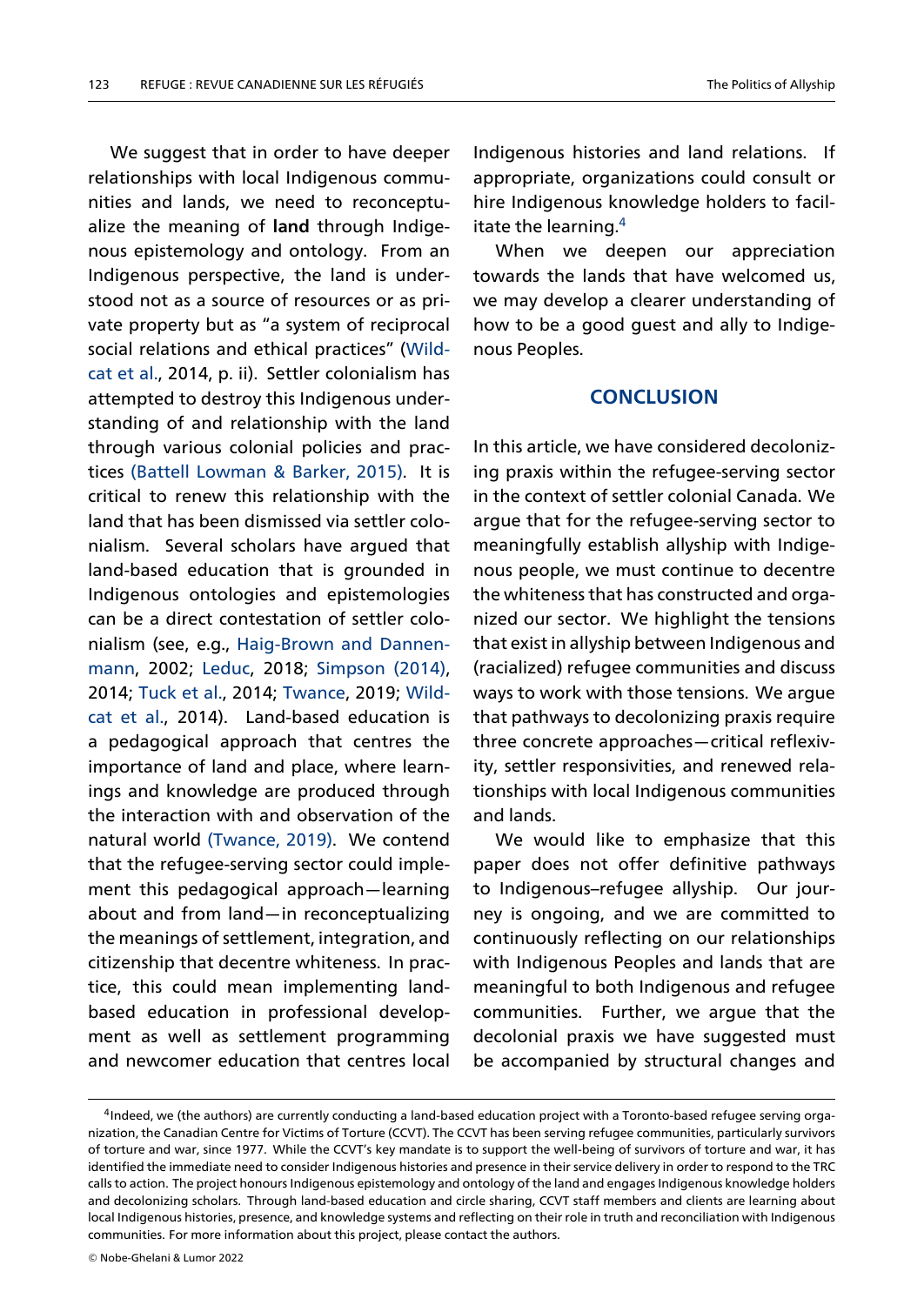supports given that the sector is already stretched thin. While the recent revision to the Canadian citizenship oath that recognizes Indigenous rights is a positive step, more changes are needed, including but not limited to an overhaul of the citizenship test guide to acknowledge and centre diverse Indigenous histories, presence, and knowledge system across Canada and more funding for the refugee-serving sector, specifically for initiatives that support reconciliation efforts.

In conclusion, we would like to come back to the discussion of Canada Day celebrations we shared at the beginning of this article. If we were to centre Indigenous struggles as reference instead of normalized racial and settler colonialist scripts of Canadian citizenship, how could we rethink Canada Day celebrations so that they remain meaningful to refugee clients? Could Canada Day be a day to reflect on our migration stories and our responsibilities as settler/guest on this land? Could we have a dialogue with local Indigenous communities to share our relationship to the land (where we come from and where we came to)? Would it not be liberating to imagine what refugee integration might look like if we centre Indigenous histories, presence, and knowledge systems? Such imagining might have a transformative effect on Indigenous–refugee relations.

### **ABOUT THE AUTHORS**

*Chizuru Nobe-Ghelani is a sessional instructor at the School of Social Work at York University. She can be reached at cnghel1@yorku.ca.*

*Mbalu Lumor is a Senior Manager Programs and Newcomers Services at the Canadian Centre for Victims of Torture. She can be reached at mlumor@ccvt.org.*

### **REFERENCES**

- Amadahy, Z., & Lawrence, B. (2009). Indigenous Peoples and Black people in Canada: Settlers or allies? In A. Kempf (Ed.), *Breaching the colonial contract: Anti-colonialism in the US and Canada* (Explorations of Educational Purpose series, vol. 8, pp. 105– 136). Springer. https://doi.org/10.1007/978-1-4020-9944-  $1<sub>-7</sub>$
- Anderson, B. (2014, January). *Exclusion, failure, and the politics of citizenship*. (RCIS Working Paper No. 2014/1). Ryerson Centre for Immigration & Settlement. https: //www.ryerson[.ca/content/dam/centre-for-immigration](https://doi.org/10.1007/978-1-4020-9944-1_7)[and](https://doi.org/10.1007/978-1-4020-9944-1_7)-settlement/RCIS/publications/workingpapers/2014\_ 1\_Anderson\_Bridget\_Exclusion\_Failure\_and\_the\_Politics\_ of\_Citizenship.pdf
- <span id="page-13-5"></span>Arat-Koç, S. (2012). A transnational whiteness? Ne[w mid](https://www.ryerson.ca/content/dam/centre-for-immigration-and-settlement/RCIS/publications/workingpapers/2014_1_Anderson_Bridget_Exclusion_Failure_and_the_Politics_of_Citizenship.pdf)[dle classes, globalism and non-European "whiteness. In](https://www.ryerson.ca/content/dam/centre-for-immigration-and-settlement/RCIS/publications/workingpapers/2014_1_Anderson_Bridget_Exclusion_Failure_and_the_Politics_of_Citizenship.pdf) [N. Falkof, & O. Cashman-Brown \(Eds.\),](https://www.ryerson.ca/content/dam/centre-for-immigration-and-settlement/RCIS/publications/workingpapers/2014_1_Anderson_Bridget_Exclusion_Failure_and_the_Politics_of_Citizenship.pdf) *On whiteness: Critical [issues: Imaginative research in changing world](https://www.ryerson.ca/content/dam/centre-for-immigration-and-settlement/RCIS/publications/workingpapers/2014_1_Anderson_Bridget_Exclusion_Failure_and_the_Politics_of_Citizenship.pdf)* (pp. 59–68). Inter-[Disciplinary Press.](https://www.ryerson.ca/content/dam/centre-for-immigration-and-settlement/RCIS/publications/workingpapers/2014_1_Anderson_Bridget_Exclusion_Failure_and_the_Politics_of_Citizenship.pdf)
- <span id="page-13-13"></span>Asher, N. (2009). Writing home/decolonizing text(s). *Discourse: Studies in the Cultural Politics of Education*, *30*(1), 1–13. https://doi.o rg/10.1080/01596300802643033
- Bannerji, H. (2000). *The dark side of the nation: Essays on multiculturalism, nationalism and gender*. Canadian Scholars' Press.
- <span id="page-13-16"></span>Battell Lowman, E., & Barker, A. J. (2015). *Settler: I[dentity and colo](https://doi.org/10.1080/01596300802643033)nialism in 21st century Canada*. Fernwood Publishing.
- <span id="page-13-9"></span>Bosniak, L. (2006). *[The citizen and the ali](https://doi.org/10.1080/01596300802643033)en: Dilemmas of contemporary membership*. Princeton University Press.
- <span id="page-13-6"></span>Bradfield, A. (2019). Decolonizing the intercultural: A call for decolonizing consciousness in settler-colonial Australia. *Religions*, *10*(8), 469. https://doi.org/10.3390/rel10080469
- <span id="page-13-15"></span><span id="page-13-4"></span>Cahuas, M. C. (2020). The struggle and (im)possibilities of decolonizing Latin American citizenship practices and politics in Toronto. *Society and Space*, *38*(2), 209–228. https://doi.org/10 .1177/0263775820915998
- <span id="page-13-2"></span>Canadian Councilf[or Refugees. \(n.d.\). The resettlemen](https://doi.org/10.3390/rel10080469)t of Indochinese refugees in Canada: Looking back after twenty years. https://ccrweb.ca/sites/ccrweb.c[a/files/static-files/](https://doi.org/10.1177/0263775820915998) 20thann.html
- <span id="page-13-10"></span>Can[adian Council for Refugees](https://doi.org/10.1177/0263775820915998). (2020). CCR member organizations. https://ccrweb.ca/en/members
- Coleman, D. (2006). *White civility: The literary project of English Canada*. Univers[ity of Toronto Press.](https://ccrweb.ca/sites/ccrweb.ca/files/static-files/20thann.html)
- <span id="page-13-0"></span>Da[uvergne, C. \(20](https://ccrweb.ca/sites/ccrweb.ca/files/static-files/20thann.html)05). *Humanitarianism, identity, and nation: Migration laws of Australia and Canada*. UBC Press.
- <span id="page-13-7"></span>Dion, S. (2[007\). Disrupting molded images](https://ccrweb.ca/en/members): Identities, responsibilities and relationships—Teachers and Indigenous subject material. *Teaching Education*, *18*(4), 329–342. https://doi.org/1 0.1080/10476210701687625
- <span id="page-13-12"></span><span id="page-13-3"></span>Fellows, M. L., & Razack, S. (1998). The race to innocence: Confronting hierarchical relations among women. *The Journal of Gender*, *1*, 335–352. https://scholars[hip.law.umn.edu/](https://doi.org/10.1080/10476210701687625) faculty\_articles/274/
- <span id="page-13-14"></span>Furniss, E. (1999). *[The burden of histo](https://doi.org/10.1080/10476210701687625)ry: Colonialism and the frontier myth in a rural Canadian community*. UBC Press.
- Haig-Brown, C., & Dannenmann, K. (2002). A pedagogy of the land: Dreams of respectful relations. *[McGill Journal of Education](https://scholarship.law.umn.edu/faculty_articles/274/)*, *37*[\(3\), 451–468.](https://scholarship.law.umn.edu/faculty_articles/274/) https://mje.mcgill.ca/article/view/8649
- <span id="page-13-8"></span>Iacovetta, F. (2006). *Gatekeepers: Reshaping immigrant lives in Cold War Canada*. Between the Lines Publishing.
- <span id="page-13-17"></span><span id="page-13-11"></span><span id="page-13-1"></span>Immigration, Refugees and Citizenship Canada. (2020). Canada—Admissions of Syrian refugees under Canada's Syrian Refugee [Resettlement Commitment by province/](https://mje.mcgill.ca/article/view/8649)territory of intended destination, gender, age group and immigration category, November 4th, 2015–November